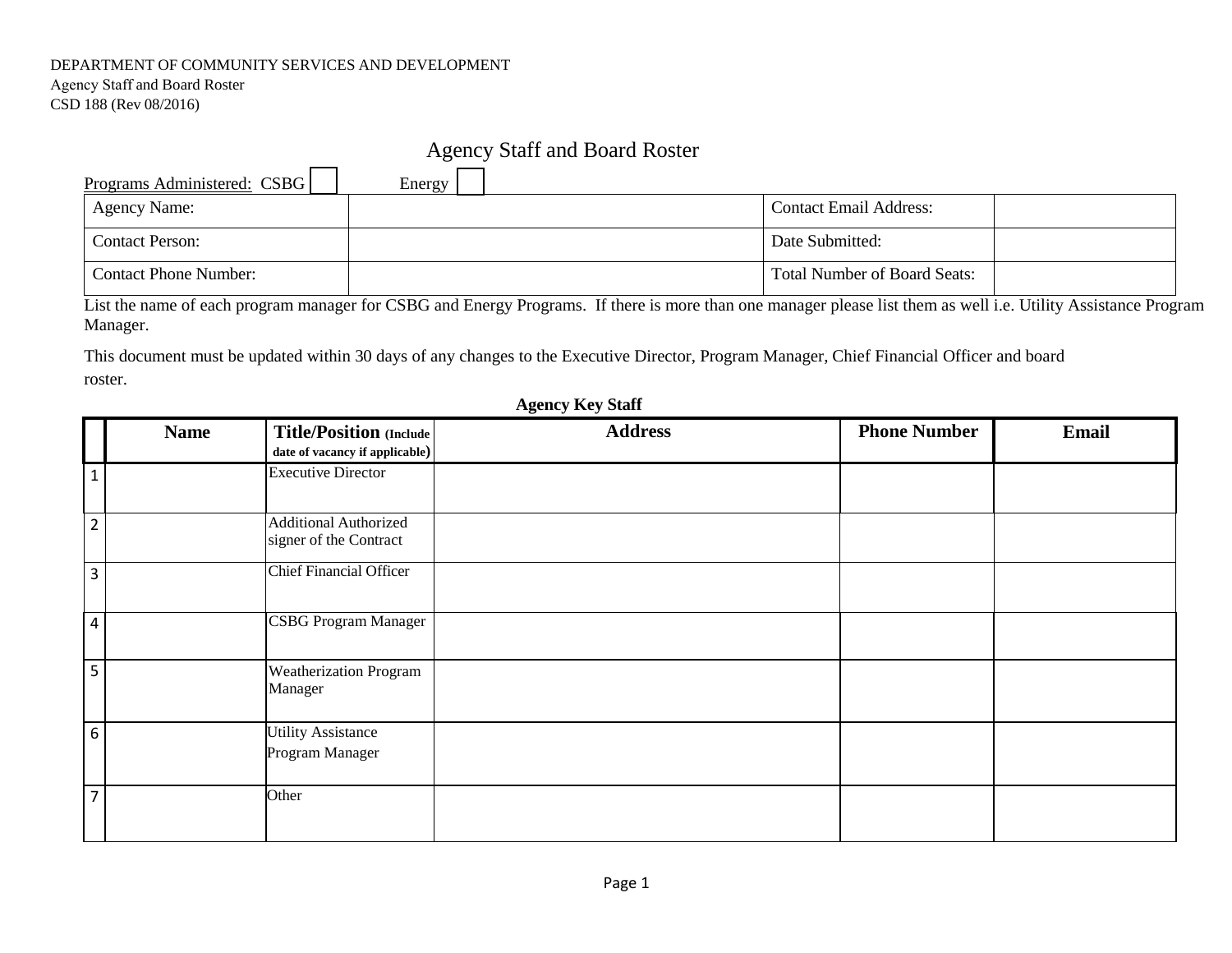# DEPARTMENT OF COMMUNITY SERVICES AND DEVELOPMENT Executive Director and Board Roster

CSD 188 (Rev 08/2016)

List the name of each board member and identify any board vacancies. In the "Title/Position" field identify the date the seat became vacant and specify the sector represented in the "Sector" field.

Sector: Please indicate P=Public, PR= Private, L= Low Income (Energy only agencies are not required to identify the sector.)

|                 | <b>Name</b> | Title/Position (Include        | <b>Address</b> | Sector | <b>Phone Number</b> | Email |
|-----------------|-------------|--------------------------------|----------------|--------|---------------------|-------|
|                 |             | date of vacancy if applicable) |                |        |                     |       |
| $\mathbf{1}$    |             |                                |                |        |                     |       |
|                 |             |                                |                |        |                     |       |
| $\overline{2}$  |             |                                |                |        |                     |       |
|                 |             |                                |                |        |                     |       |
| $\overline{3}$  |             |                                |                |        |                     |       |
|                 |             |                                |                |        |                     |       |
| $\overline{4}$  |             |                                |                |        |                     |       |
|                 |             |                                |                |        |                     |       |
| $\overline{5}$  |             |                                |                |        |                     |       |
|                 |             |                                |                |        |                     |       |
| $6\phantom{.}6$ |             |                                |                |        |                     |       |
|                 |             |                                |                |        |                     |       |
| $\overline{7}$  |             |                                |                |        |                     |       |
|                 |             |                                |                |        |                     |       |
| 8               |             |                                |                |        |                     |       |
|                 |             |                                |                |        |                     |       |
|                 |             |                                |                |        |                     |       |

**Board Roster**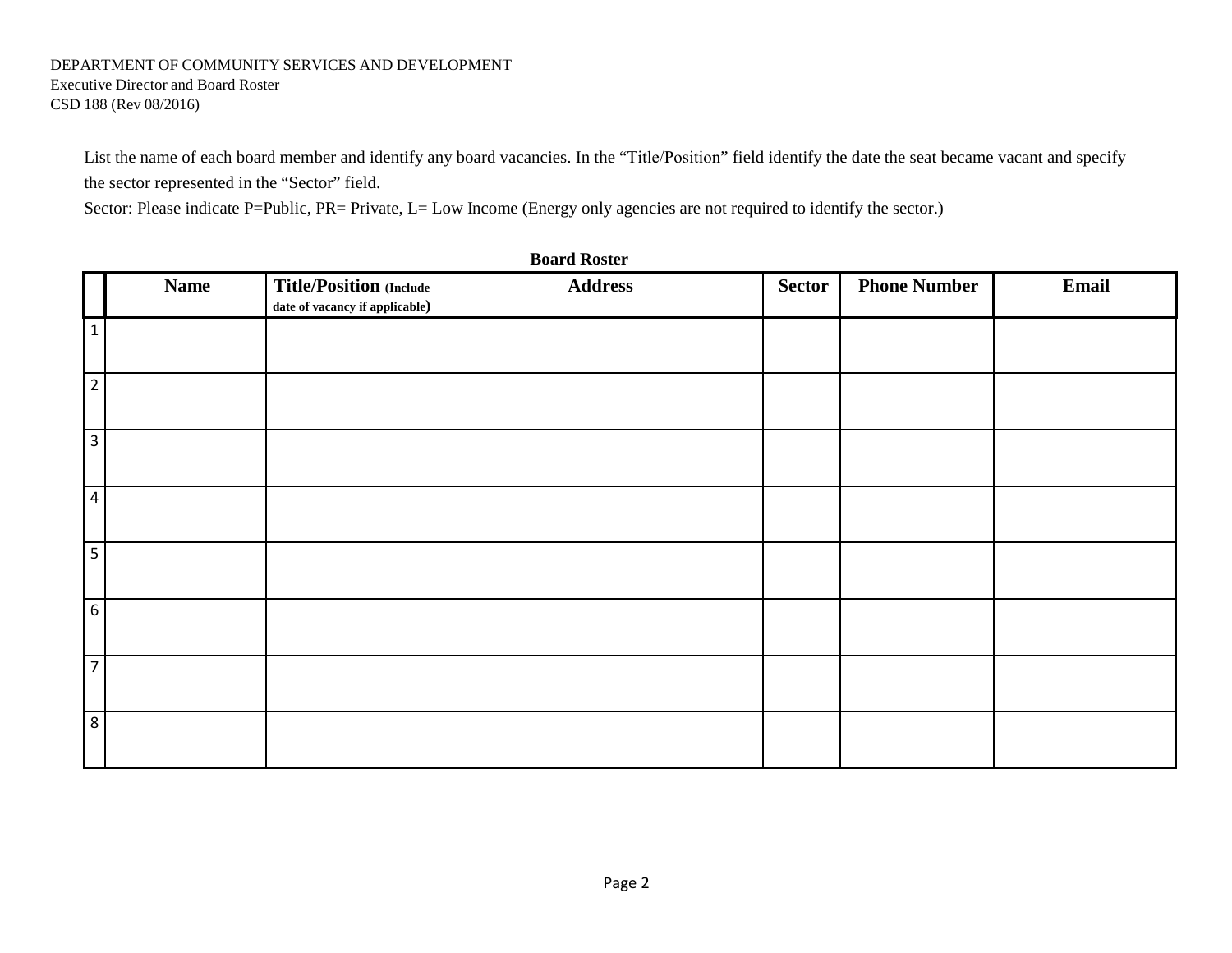### DEPARTMENT OF COMMUNITY SERVICES AND DEVELOPMENT Executive Director and Board Roster CSD 188 (Rev 08/2016)

|                  | <b>Name</b> | <b>Title/Position (Include)</b><br>date of vacancy if applicable) | <b>Address</b> | <b>Sector</b> | <b>Phone Number</b> | Email |
|------------------|-------------|-------------------------------------------------------------------|----------------|---------------|---------------------|-------|
| $\boldsymbol{9}$ |             |                                                                   |                |               |                     |       |
| $10\,$           |             |                                                                   |                |               |                     |       |
| 11               |             |                                                                   |                |               |                     |       |
| 12               |             |                                                                   |                |               |                     |       |
| 13               |             |                                                                   |                |               |                     |       |
| 14               |             |                                                                   |                |               |                     |       |
| 15               |             |                                                                   |                |               |                     |       |
| 16               |             |                                                                   |                |               |                     |       |
| 17               |             |                                                                   |                |               |                     |       |
| 18               |             |                                                                   |                |               |                     |       |
| 19               |             |                                                                   |                |               |                     |       |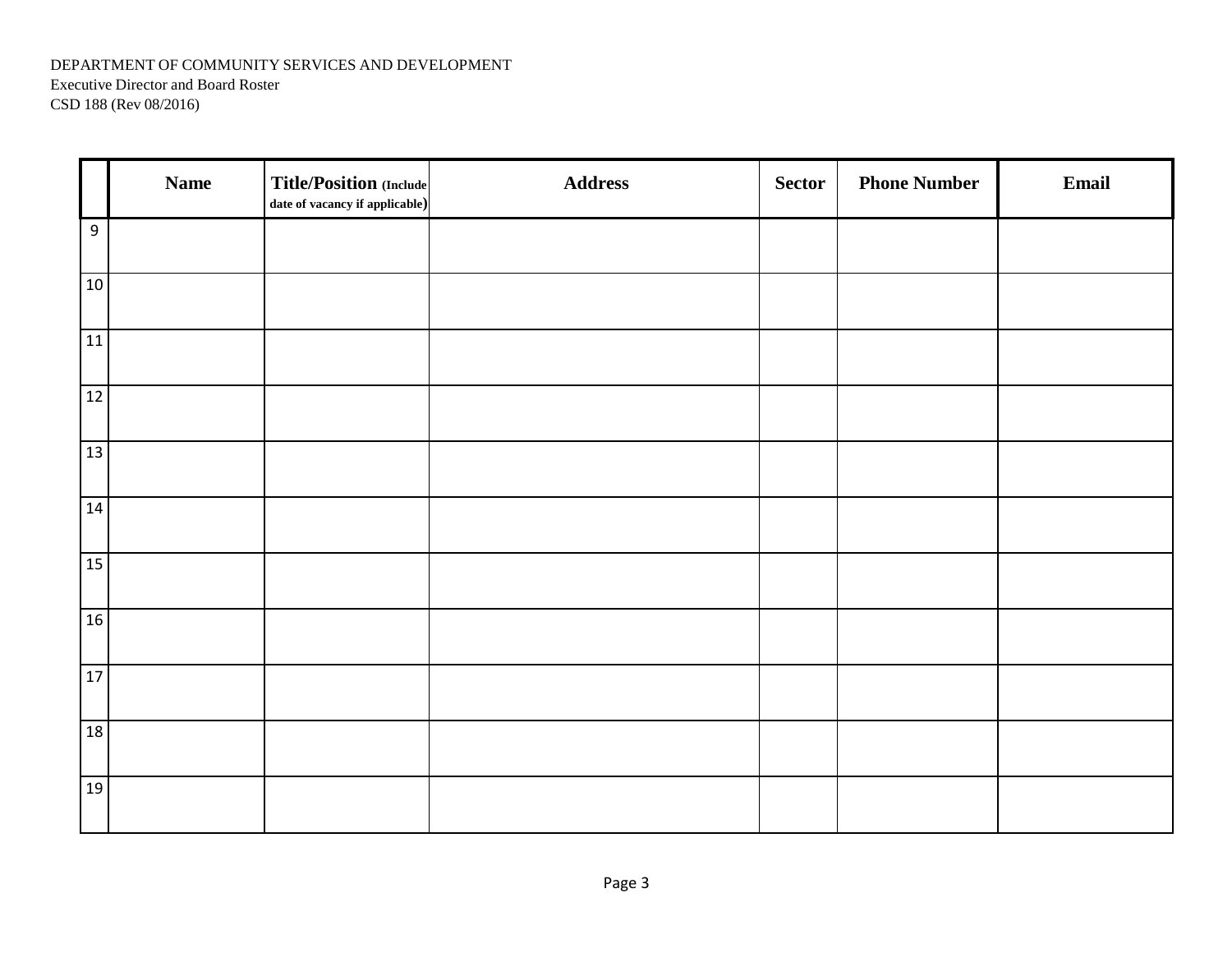### DEPARTMENT OF COMMUNITY SERVICES AND DEVELOPMENT Executive Director and Board Roster CSD 188 (Rev 09/2016)

|                 | <b>Name</b> | <b>Title/Position (Include)</b><br>date of vacancy if applicable) | <b>Address</b> | Sector | <b>Phone Number</b> | Email |
|-----------------|-------------|-------------------------------------------------------------------|----------------|--------|---------------------|-------|
| $20\,$          |             |                                                                   |                |        |                     |       |
|                 |             |                                                                   |                |        |                     |       |
| 21              |             |                                                                   |                |        |                     |       |
| 22              |             |                                                                   |                |        |                     |       |
| 23              |             |                                                                   |                |        |                     |       |
| 24              |             |                                                                   |                |        |                     |       |
| 25              |             |                                                                   |                |        |                     |       |
| 26              |             |                                                                   |                |        |                     |       |
| 27              |             |                                                                   |                |        |                     |       |
| 28              |             |                                                                   |                |        |                     |       |
| 29              |             |                                                                   |                |        |                     |       |
| 30 <sup>°</sup> |             |                                                                   |                |        |                     |       |